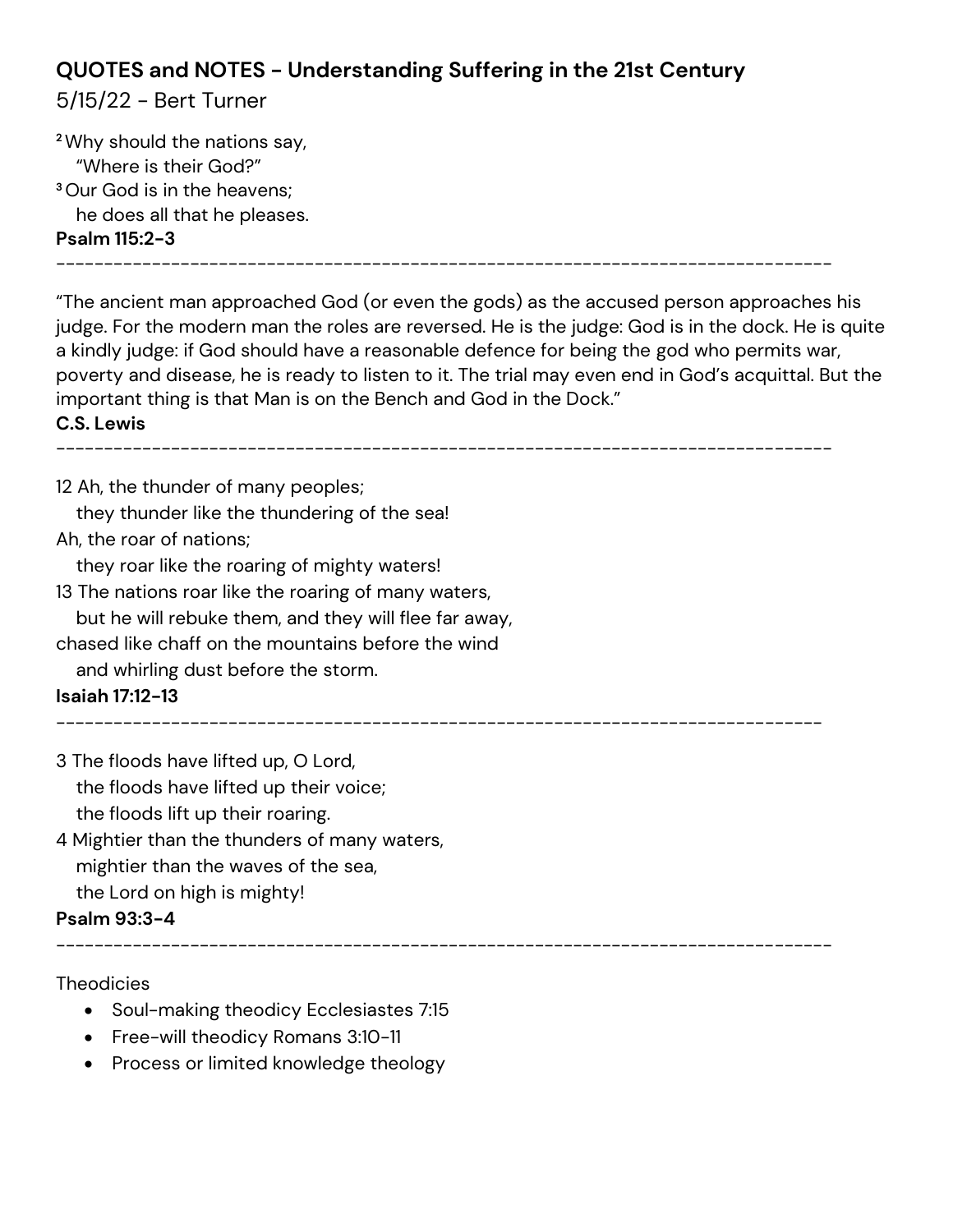God's nature

- God is Sovereign and free Psalm 115:3
- God cannot lie or break a promise Numbers 23:19
- God cannot be tempted by evil James 1:13
- God cannot deny or contradict his perfectly righteous and holy nature 2 Timothy 2:11-13 – 1 Peter 1:16

---------------------------------------------------------------------------------

**8** "Remember this and stand firm, recall it to mind, you transgressors, **9** remember the former things of old; for I am God, and there is no other; I am God, and there is none like me, **<sup>10</sup>** declaring the end from the beginning and from ancient times things not yet done, saying, 'My counsel shall stand, and I will accomplish all my purpose,'

**Isaiah 46:8-10**

---------------------------------------------------------------------------------

19 By this we shall know that we are of the truth and reassure our heart before him; 20 for whenever our heart condemns us, God is greater than our heart, and he knows everything. **1 John 3:19-20**

---------------------------------------------------------------------------------

"Human beings operating within the immanent frame have far more confidence in their reasoning powers and their ability to unlock the mysteries of the universe than did ancient people. The belief—that because we cannot think of something, God cannot think of it either—is more than a fallacy. It is a mark of great pride and faith in one's own mind."

#### – **Walking with God through Pain and Suffering by Timothy Keller**

---------------------------------------------------------------------------------

**<sup>6</sup>**Oh come, let us worship and bow down; let us kneel before the Lord, our Maker! **<sup>7</sup>** For he is our God, and we are the people of his pasture, and the sheep of his hand. **Ps 95**

---------------------------------------------------------------------------------

#### **Biblical doctrines on Suffering**

1. We serve a personal, wise, infinite, and inscrutable God

**Romans 11: 33**: Oh, the depth of the riches and wisdom and knowledge of God! How unsearchable are his judgments and how inscrutable his ways!